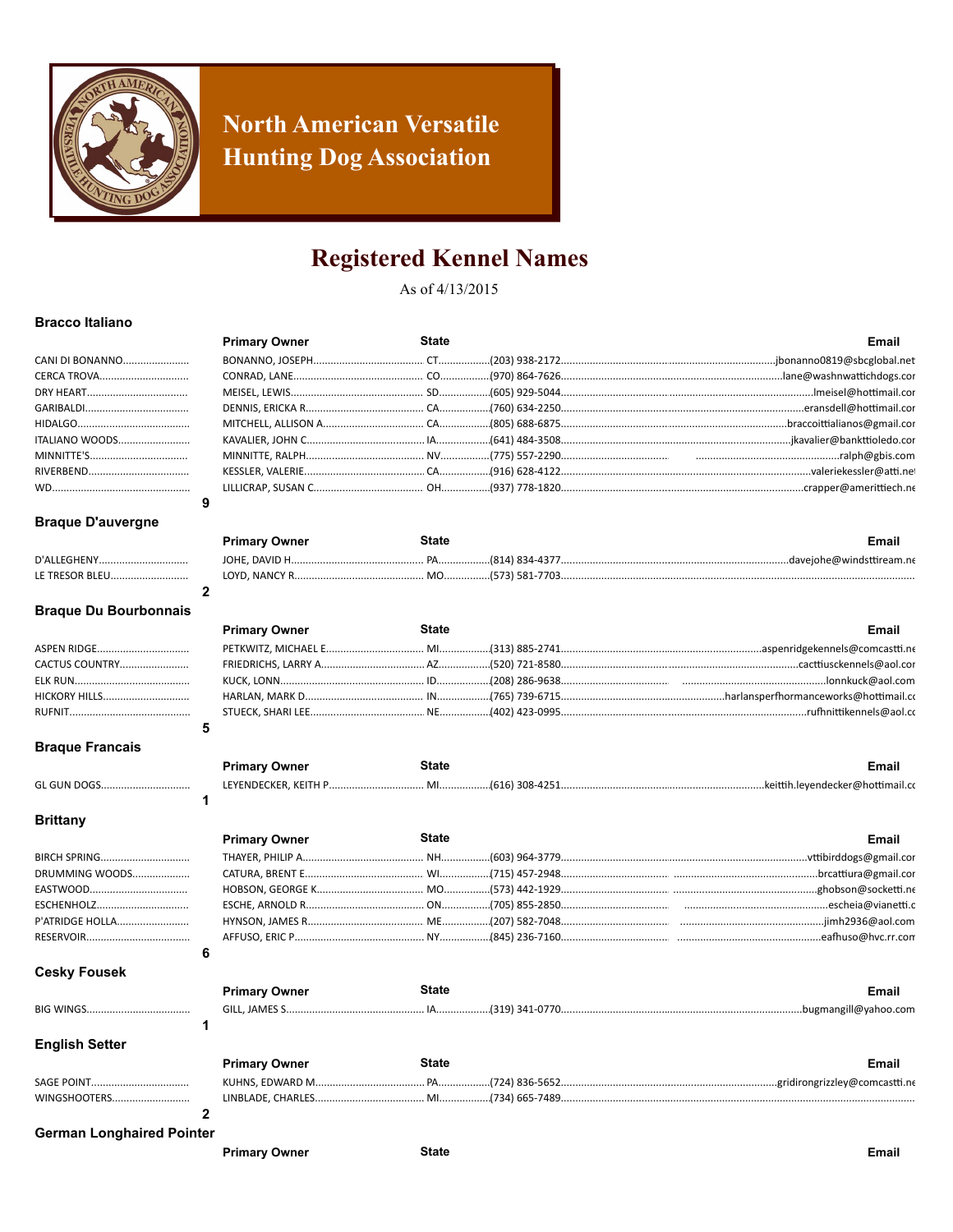As of 4/13/2015

### **German Longhaired Pointer**

|                    | <b>Primary Owner</b> | State | <b>Email</b>                                                                                           |
|--------------------|----------------------|-------|--------------------------------------------------------------------------------------------------------|
| <b>EAGLE CREEK</b> |                      |       |                                                                                                        |
|                    |                      |       |                                                                                                        |
| VOM CORASCHATTEN   |                      |       | SCHAEFER, CORTNEY M…………………………… WI………………(715) 457-2145………………………………………………………………………………langhaars@gmail.com |
|                    |                      |       |                                                                                                        |

### **German Shorthaired Pointer**

|                      | <b>Primary Owner</b> | <b>State</b> | Email                                                                                                     |
|----------------------|----------------------|--------------|-----------------------------------------------------------------------------------------------------------|
|                      |                      |              |                                                                                                           |
|                      |                      |              |                                                                                                           |
|                      |                      |              |                                                                                                           |
| ASGARDSREIA          |                      |              |                                                                                                           |
|                      |                      |              |                                                                                                           |
| AUTUMN BREEZE        |                      |              |                                                                                                           |
| AUTUMN DREAM'S       |                      |              |                                                                                                           |
|                      |                      |              |                                                                                                           |
| BEACON HILL          |                      |              |                                                                                                           |
| BEAVER CREEKS        |                      |              |                                                                                                           |
|                      |                      |              |                                                                                                           |
|                      |                      |              |                                                                                                           |
| BLACKRIDGE           |                      |              |                                                                                                           |
| BLACKTHORN           |                      |              |                                                                                                           |
|                      |                      |              |                                                                                                           |
| <b>BOUNTY HUNTER</b> |                      |              |                                                                                                           |
| BRIARWOOD            |                      |              |                                                                                                           |
|                      |                      |              |                                                                                                           |
| BRIGHT STAR          |                      |              |                                                                                                           |
| BRUSHY NECK          |                      |              |                                                                                                           |
| BRYNER HAUS          |                      |              |                                                                                                           |
|                      |                      |              |                                                                                                           |
| BUTTERNUT            |                      |              |                                                                                                           |
| CHAMPAGNE            |                      |              |                                                                                                           |
|                      |                      |              |                                                                                                           |
|                      |                      |              |                                                                                                           |
| CLOUD PEAK           |                      |              |                                                                                                           |
| DAKOTA COUNTY        |                      |              |                                                                                                           |
| DAKOTA WINGS         |                      |              |                                                                                                           |
| DANCING DUKE         |                      |              |                                                                                                           |
|                      |                      |              |                                                                                                           |
| DARK HORSE           |                      |              |                                                                                                           |
|                      |                      |              |                                                                                                           |
|                      |                      |              |                                                                                                           |
|                      |                      |              |                                                                                                           |
| DIAMOND WILLOW       |                      |              |                                                                                                           |
|                      |                      |              |                                                                                                           |
| DOUBLE DOWN          |                      |              | HORNER, KENNETH J……………………………………………………(303) 968-7230………………………………………………………………………………dverl5769@msn.com        |
|                      |                      |              |                                                                                                           |
| <b>DREAM POINT</b>   |                      |              |                                                                                                           |
| DUCK HAVEN           |                      |              |                                                                                                           |
| DUCORBEAU            |                      |              |                                                                                                           |
|                      |                      |              |                                                                                                           |
| ELEVEN HILLS         |                      |              |                                                                                                           |
| ENGELHARDT           |                      |              |                                                                                                           |
|                      |                      |              |                                                                                                           |
| FEATHER HILL'S       |                      |              |                                                                                                           |
| FEATHER TERROR       |                      |              | ANKER, STEVEN J………………………………………NY………………(631) 208-8682……………………………………………………………………………ankerouttiittiers@aol.co |
| <b>FENTON RIVER</b>  |                      |              |                                                                                                           |
|                      |                      |              |                                                                                                           |
| FLAMING STAR         |                      |              |                                                                                                           |
| FLAT WATER           |                      |              | WAGNER, MATTHEW N………………………………CO……………(303) 316-3300…………………………………………………………………………mwagner5280@gmail.com       |
| FRIEDELSHEIM         |                      |              |                                                                                                           |
|                      |                      |              |                                                                                                           |
| FUR 'N FEATHER       |                      |              |                                                                                                           |
|                      |                      |              |                                                                                                           |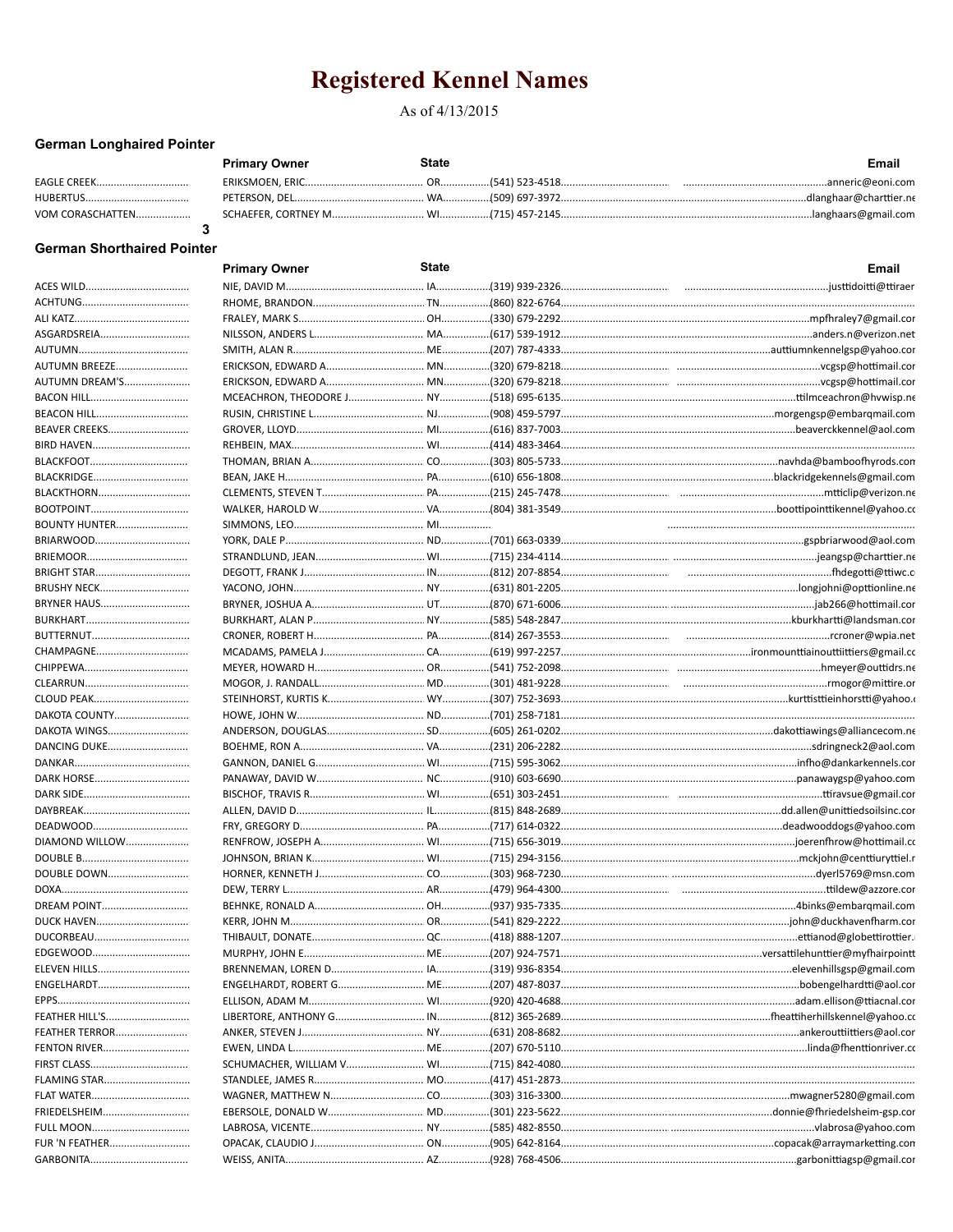As of 4/13/2015

### **German Shorthaired Pointer**

|                           | <b>Primary Owner</b> | <b>State</b> | <b>Email</b>                                                                                              |
|---------------------------|----------------------|--------------|-----------------------------------------------------------------------------------------------------------|
| GOTTSPOINT                |                      |              |                                                                                                           |
| GREAT LAKES               |                      |              |                                                                                                           |
|                           |                      |              |                                                                                                           |
| GROUSE POINT              |                      |              |                                                                                                           |
| GROVELAND FARMS           |                      |              |                                                                                                           |
| GUNNERS ACRE              |                      |              |                                                                                                           |
| GUNSLINGER                |                      |              |                                                                                                           |
|                           |                      |              |                                                                                                           |
| <b>HEARTS ON FIRE</b>     |                      |              |                                                                                                           |
| HERBST BRIESE             |                      |              |                                                                                                           |
| HIDDEN RIVER              |                      |              |                                                                                                           |
| HIGH HOPES                |                      |              |                                                                                                           |
|                           |                      |              |                                                                                                           |
| HIGHPOINTS                |                      |              |                                                                                                           |
| HOOSIER BOYS              |                      |              |                                                                                                           |
|                           |                      |              |                                                                                                           |
| HOTT PURSUITS             |                      |              |                                                                                                           |
| HUBERTUSMASS              |                      |              |                                                                                                           |
| HUBERTUSMESSE             |                      |              |                                                                                                           |
| HURRICANE                 |                      |              |                                                                                                           |
| <b>INDIAN BROOK'S</b>     |                      |              |                                                                                                           |
| JAGERSTOLZ                |                      |              |                                                                                                           |
|                           |                      |              |                                                                                                           |
| KETTLE COVE               |                      |              | RICHARDSON, WALTER J…………………………… WI……………(262) 949-6309………………………………………………………………………wally@midamericains.com   |
|                           |                      |              |                                                                                                           |
| KNOTTYPINE'S              |                      |              | BERNIER, JEAN M……………………………………… WI……………(920) 379-2698…………………………………………………………………knottiypinekennels@yahoo.com |
| KNOW HOW                  |                      |              |                                                                                                           |
|                           |                      |              |                                                                                                           |
| KRYSTAL CREEK'S           |                      |              | HARMEYER, ALAN T…………………………………… WI………………(920) 668-8619………………………………………………………………………………………kckennel@wi.rr.com  |
| LAKE MONROE CCA           |                      |              |                                                                                                           |
|                           |                      |              |                                                                                                           |
|                           |                      |              | .delttia@ttisttionramp.                                                                                   |
| LITTLE HUNTER             |                      |              |                                                                                                           |
| M & M LEGACY              |                      |              |                                                                                                           |
|                           |                      |              |                                                                                                           |
| MARLBOROUGH               |                      |              |                                                                                                           |
| MARSHFIELD                |                      |              |                                                                                                           |
| MARZOLF X<br>MERRYMEETING |                      |              |                                                                                                           |
|                           |                      |              |                                                                                                           |
|                           |                      |              |                                                                                                           |
| <b>MIDDLE CREEK</b>       |                      |              |                                                                                                           |
|                           |                      |              |                                                                                                           |
| MONTGOMERYCREEK           |                      |              |                                                                                                           |
| <b>MURPHY LAKE</b>        |                      |              |                                                                                                           |
| MUSQUITO CREEK            |                      |              |                                                                                                           |
|                           |                      |              |                                                                                                           |
| NEW HORIZON               |                      |              |                                                                                                           |
| NIKEL CREEK               |                      |              |                                                                                                           |
|                           |                      |              |                                                                                                           |
|                           |                      |              |                                                                                                           |
| NORTH POINTE              |                      |              |                                                                                                           |
| NORTHERNEXPOSUR           |                      |              |                                                                                                           |
|                           |                      |              |                                                                                                           |
| NORTHWATERS               |                      |              |                                                                                                           |
|                           |                      |              |                                                                                                           |
| OTTER CREEKS OB           |                      |              |                                                                                                           |
| OUTLANDER                 |                      |              |                                                                                                           |
| PATHFINDER                |                      |              |                                                                                                           |
|                           |                      |              |                                                                                                           |
|                           |                      |              |                                                                                                           |
| PETE'S FABULOUS           |                      |              |                                                                                                           |
| POINTING STARR            |                      |              |                                                                                                           |
| POWDERWING                |                      |              |                                                                                                           |
| POWER POINT               |                      |              |                                                                                                           |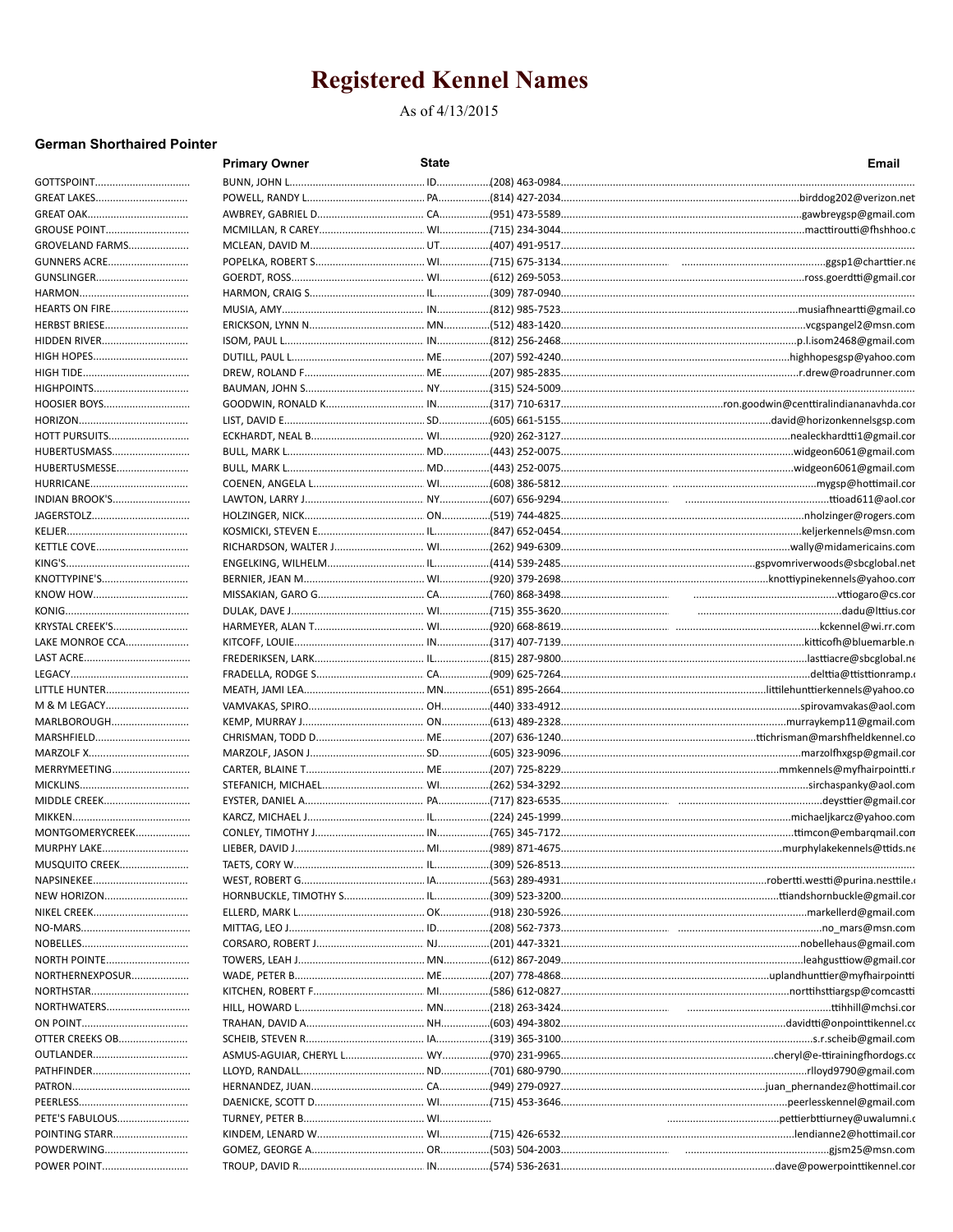### As of 4/13/2015

### **German Shorthaired Pointer**

|                           | <b>Primary Owner</b> | <b>State</b> | Email                                                                                                  |
|---------------------------|----------------------|--------------|--------------------------------------------------------------------------------------------------------|
| PRAIRIE WIND              |                      |              |                                                                                                        |
|                           |                      |              |                                                                                                        |
|                           |                      |              |                                                                                                        |
| RAHWAY RIVER              |                      |              |                                                                                                        |
|                           |                      |              |                                                                                                        |
|                           |                      |              |                                                                                                        |
|                           |                      |              |                                                                                                        |
|                           |                      |              |                                                                                                        |
| RIVER BOTTOM              |                      |              |                                                                                                        |
|                           |                      |              |                                                                                                        |
|                           |                      |              |                                                                                                        |
|                           |                      |              |                                                                                                        |
|                           |                      |              |                                                                                                        |
| ROOSTERTAIL               |                      |              |                                                                                                        |
| ROYAL FLUSH               |                      |              |                                                                                                        |
| RUDE BEAVER               |                      |              |                                                                                                        |
| RURAL RUN GSP             |                      |              |                                                                                                        |
| RUSTY GUNS                |                      |              |                                                                                                        |
| SASAMANHAUSEN'S           |                      |              |                                                                                                        |
| SCARECROW                 |                      |              |                                                                                                        |
| SCENIC VALLEY             |                      |              |                                                                                                        |
| SCHLUSSSTEIN<br>SCHULHAUS |                      |              |                                                                                                        |
|                           |                      |              |                                                                                                        |
| SEUGENHOF                 |                      |              |                                                                                                        |
| SHADE MOUTAIN             |                      |              |                                                                                                        |
| <b>SHALE HOLLOW</b>       |                      |              | KRESSLER, KENNETH J……………………………………PA…………………(610) 767-7028………………………………………………………………………………brddog3@pttid.ne |
| SHARP SHOOTERS            |                      |              |                                                                                                        |
|                           |                      |              |                                                                                                        |
|                           |                      |              |                                                                                                        |
| <b>SHOOTING STARR</b>     |                      |              |                                                                                                        |
| SHORE SHOT                |                      |              |                                                                                                        |
|                           |                      |              |                                                                                                        |
| SILVER BULLET             |                      |              |                                                                                                        |
|                           |                      |              |                                                                                                        |
| SKY HUNTER                |                      |              |                                                                                                        |
|                           |                      |              |                                                                                                        |
| SMOKY HOLLOW              |                      |              |                                                                                                        |
| SOUTHERN STARR            |                      |              |                                                                                                        |
| SPOILED BOYS              |                      |              |                                                                                                        |
| STANDING STONE            |                      |              |                                                                                                        |
| STARR DANCER              |                      |              |                                                                                                        |
|                           |                      |              |                                                                                                        |
| STONEY ACRES              |                      |              |                                                                                                        |
| STUMPTOWN                 |                      |              |                                                                                                        |
| SUMAC RIDGE               |                      |              |                                                                                                        |
|                           |                      |              |                                                                                                        |
|                           |                      |              |                                                                                                        |
|                           |                      |              |                                                                                                        |
| THUNDERHEAD               |                      |              |                                                                                                        |
| TIMBER CREEK              |                      |              |                                                                                                        |
| TIMBER HILL               |                      |              |                                                                                                        |
|                           |                      |              |                                                                                                        |
|                           |                      |              |                                                                                                        |
|                           |                      |              | UBBELOHDE, ROBERT J……………………………………………………………6618) 939-1998………………………………………………………………………………bobmim@httic.ne  |
|                           |                      |              |                                                                                                        |
| TURTLE CREEK              |                      |              |                                                                                                        |
|                           |                      |              |                                                                                                        |
| UPLAND MASTER'S           |                      |              |                                                                                                        |
|                           |                      |              |                                                                                                        |
| VOM BERGHAUS              |                      |              |                                                                                                        |
|                           |                      |              |                                                                                                        |
|                           |                      |              |                                                                                                        |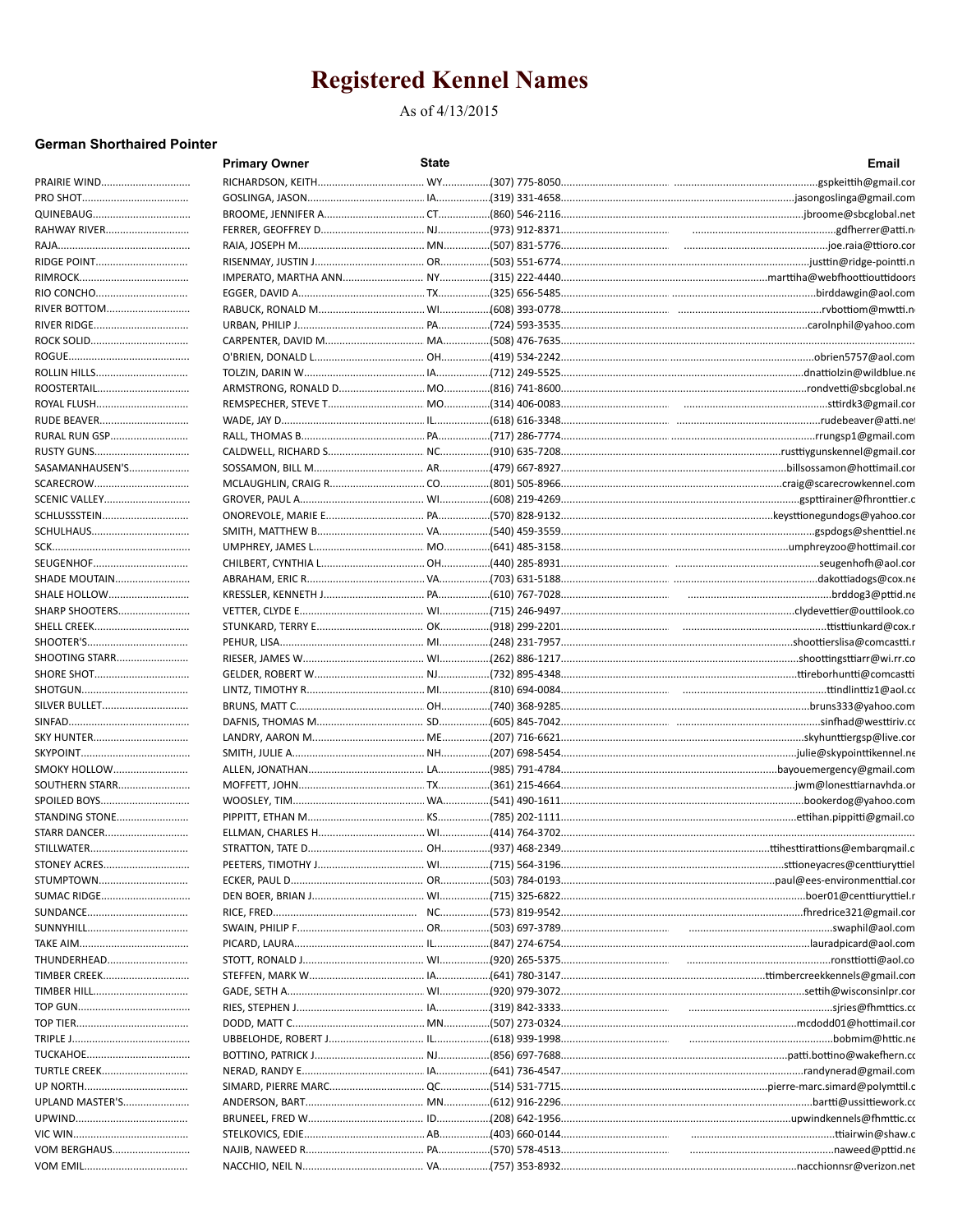### As of 4/13/2015

### **German Shorthaired Pointer**

|                      | <b>Primary Owner</b> | <b>State</b> | Email |
|----------------------|----------------------|--------------|-------|
|                      |                      |              |       |
| VOM PACH-HAUS        |                      |              |       |
| VOM RIVERWOODS       |                      |              |       |
| VOM WILDWOOD         |                      |              |       |
| VOM WUSTENJAGER      |                      |              |       |
| VON PHEASANT RUN     |                      |              |       |
| <b>VON SCHONHEIT</b> |                      |              |       |
|                      |                      |              |       |
|                      |                      |              |       |
|                      |                      |              |       |
| WINCHESTER OAKS      |                      |              |       |
| WINDCHIME            |                      |              |       |
| WINDSTORM            |                      |              |       |
| WINDY HILLS          |                      |              |       |
|                      |                      |              |       |
|                      |                      |              |       |
| 198                  |                      |              |       |

### **German Wirehaired Pointer**

|                    | <b>Primary Owner</b> | <b>State</b> | Email |
|--------------------|----------------------|--------------|-------|
| A PRAIRIES ACRE    |                      |              |       |
|                    |                      |              |       |
|                    |                      |              |       |
|                    |                      |              |       |
| <b>BLUE COLLAR</b> |                      |              |       |
| <b>BONE POINT</b>  |                      |              |       |
|                    |                      |              |       |
|                    |                      |              |       |
| CHUKAR RIDGE       |                      |              |       |
|                    |                      |              |       |
| CRAZY CASTOR       |                      |              |       |
| DAKOTA ROSE        |                      |              |       |
|                    |                      |              |       |
|                    |                      |              |       |
|                    |                      |              |       |
| DOUBLE GUNS        |                      |              |       |
| FAR MEADOWS        |                      |              |       |
|                    |                      |              |       |
|                    |                      |              |       |
| <b>FURST STOLZ</b> |                      |              |       |
|                    |                      |              |       |
| GREENFLATS         |                      |              |       |
|                    |                      |              |       |
|                    |                      |              |       |
| HUNT MASTER'S      |                      |              |       |
| HUNTERS' RIDGE     |                      |              |       |
|                    |                      |              |       |
| LITTLE WING        |                      |              |       |
|                    |                      |              |       |
| MOUNTAIN HOLLOW    |                      |              |       |
| NORDLICHEN WALD    |                      |              |       |
| <b>NORTH FORK</b>  |                      |              |       |
|                    |                      |              |       |
| PRAIRIE POINT      |                      |              |       |
|                    |                      |              |       |
| RIDGEHAVEN         |                      |              |       |
| SCHWARZWALD        |                      |              |       |
|                    |                      |              |       |
|                    |                      |              |       |
| SHARPE'S CREEK     |                      |              |       |
| SIDE BY SIDE       |                      |              |       |
| <b>SOUTH PAW</b>   |                      |              |       |
|                    |                      |              |       |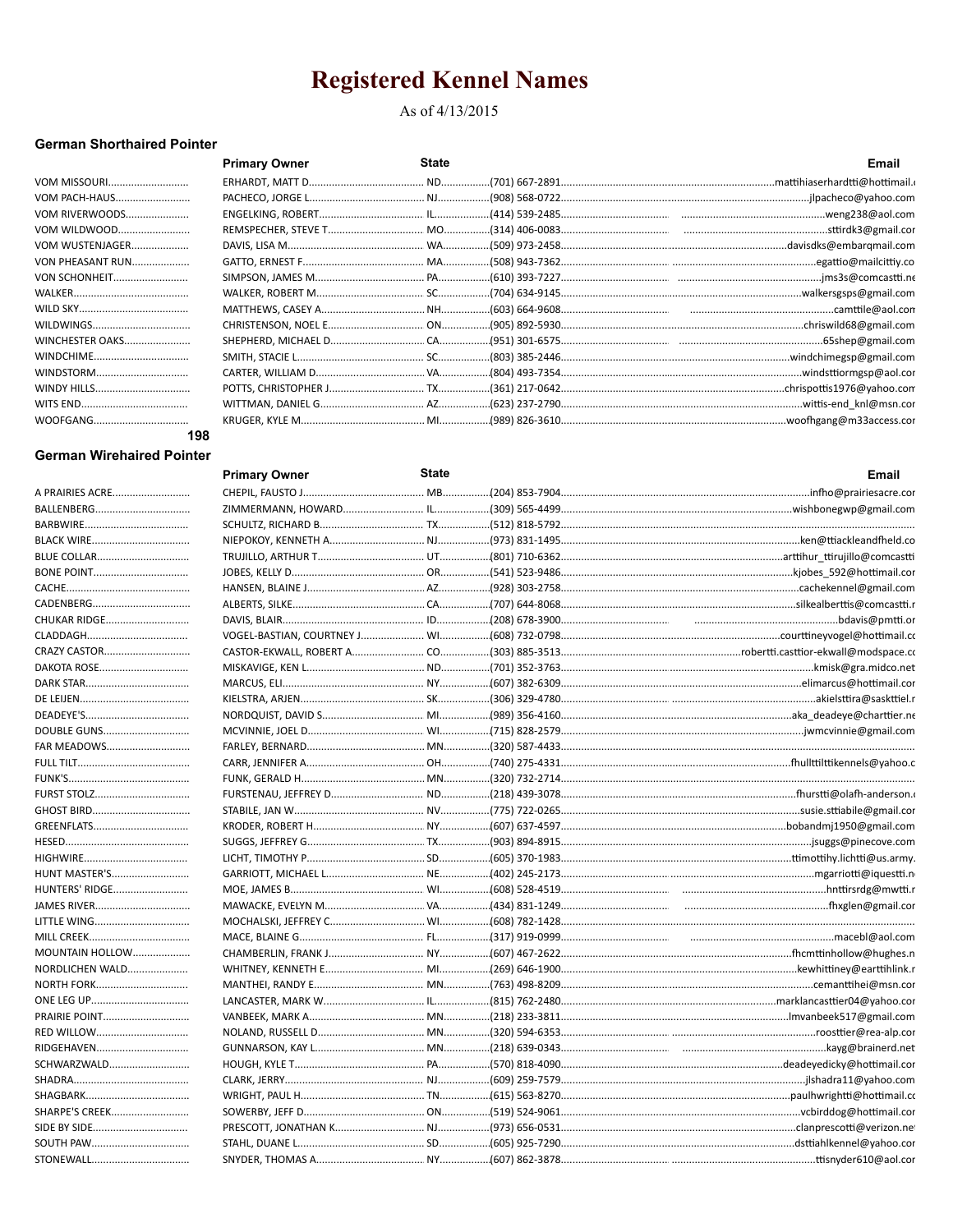### As of 4/13/2015

### **German Wirehaired Pointer**

|                           | <b>Primary Owner</b> | <b>State</b> | <b>Email</b>                                                                                                 |
|---------------------------|----------------------|--------------|--------------------------------------------------------------------------------------------------------------|
| TAILFEATHERS              |                      |              | JOHNS, STEVEN R……………………………………… NY………………(585) 259-1893……………………………………………………………………………sjttiailfheattihers@gmail. |
|                           |                      |              |                                                                                                              |
|                           |                      |              |                                                                                                              |
| THORNAPPLE RIDG           |                      |              |                                                                                                              |
| THREE DEVILS              |                      |              |                                                                                                              |
| THREE PAWS                |                      |              |                                                                                                              |
| THREE SPOKES              |                      |              |                                                                                                              |
| THUNDERHILL               |                      |              |                                                                                                              |
|                           |                      |              |                                                                                                              |
|                           |                      |              |                                                                                                              |
| VOM ALTMOOR               |                      |              |                                                                                                              |
| VOM BUFFELTALER           |                      |              |                                                                                                              |
| VOM EICHENHUGEL           |                      |              |                                                                                                              |
| <b>VOM ENTENMOOR</b>      |                      |              |                                                                                                              |
| VOM FASANENTAL            |                      |              |                                                                                                              |
| VOM FESTE BURG            |                      |              |                                                                                                              |
|                           |                      |              |                                                                                                              |
| VOM RAINMAKER             |                      |              |                                                                                                              |
| VOM SEYMOUR               |                      |              |                                                                                                              |
| VOM WILDFLICKEN           |                      |              |                                                                                                              |
| VOM WILDRUCKEN            |                      |              |                                                                                                              |
| VOM WOLTJEN               |                      |              |                                                                                                              |
| VOM-RIVER-RUN             |                      |              |                                                                                                              |
| WHISKERDOG HILL           |                      |              |                                                                                                              |
| WHISPERING BROOK          |                      |              |                                                                                                              |
| WHITEROCK WIREHAIRS       |                      |              |                                                                                                              |
|                           |                      |              |                                                                                                              |
|                           |                      |              |                                                                                                              |
| WINDFINDER                |                      |              |                                                                                                              |
| WINDRIDGE                 |                      |              |                                                                                                              |
| WINGMASTER'S              |                      |              |                                                                                                              |
|                           |                      |              |                                                                                                              |
|                           |                      |              | WEHRLE, VINCENT J………………………………………………………………614) 519-8764…………………………………………………………………………………………vinw99@yahoo.com     |
|                           | 76                   |              |                                                                                                              |
| <b>Gordon Setter</b>      | <b>Primary Owner</b> | <b>State</b> | <b>Email</b>                                                                                                 |
|                           |                      |              |                                                                                                              |
| TWELVE OAKS               |                      |              |                                                                                                              |
|                           | 1                    |              |                                                                                                              |
| Large Munsterlander       |                      |              |                                                                                                              |
|                           | <b>Primary Owner</b> | <b>State</b> | Email                                                                                                        |
| BREEZY POINT              |                      |              |                                                                                                              |
| <b>FEATHER CLOUD</b>      | FISCHER, JOSEPH P    |              |                                                                                                              |
| HUNTING HILLS             |                      |              |                                                                                                              |
| SNOWY OAKS                |                      |              |                                                                                                              |
| SQUARE ONE                |                      |              |                                                                                                              |
|                           |                      |              |                                                                                                              |
| <b>Pointer</b>            | 6                    |              |                                                                                                              |
|                           | <b>Primary Owner</b> | <b>State</b> | Email                                                                                                        |
|                           |                      |              |                                                                                                              |
|                           | 1                    |              |                                                                                                              |
|                           |                      |              |                                                                                                              |
| <b>Portuguese Pointer</b> |                      |              |                                                                                                              |
|                           | <b>Primary Owner</b> | <b>State</b> | Email                                                                                                        |
| ROYAL HUNTER              |                      |              |                                                                                                              |
|                           | 1                    |              |                                                                                                              |
| <b>Pudelpointer</b>       |                      |              |                                                                                                              |
|                           | <b>Primary Owner</b> | State        | Email                                                                                                        |
| BIRCHWOOD'S               |                      |              |                                                                                                              |
|                           |                      |              |                                                                                                              |

|             | . |                                                                                                          | ынан |
|-------------|---|----------------------------------------------------------------------------------------------------------|------|
| BIRCHWOOD'S |   | LULACK, JACOB V……………………………………………MT……………(406) 826-3592………………………………………………………………………………sunman@blackfhootti.r |      |
| BIRKENWALD  |   |                                                                                                          |      |
|             |   |                                                                                                          |      |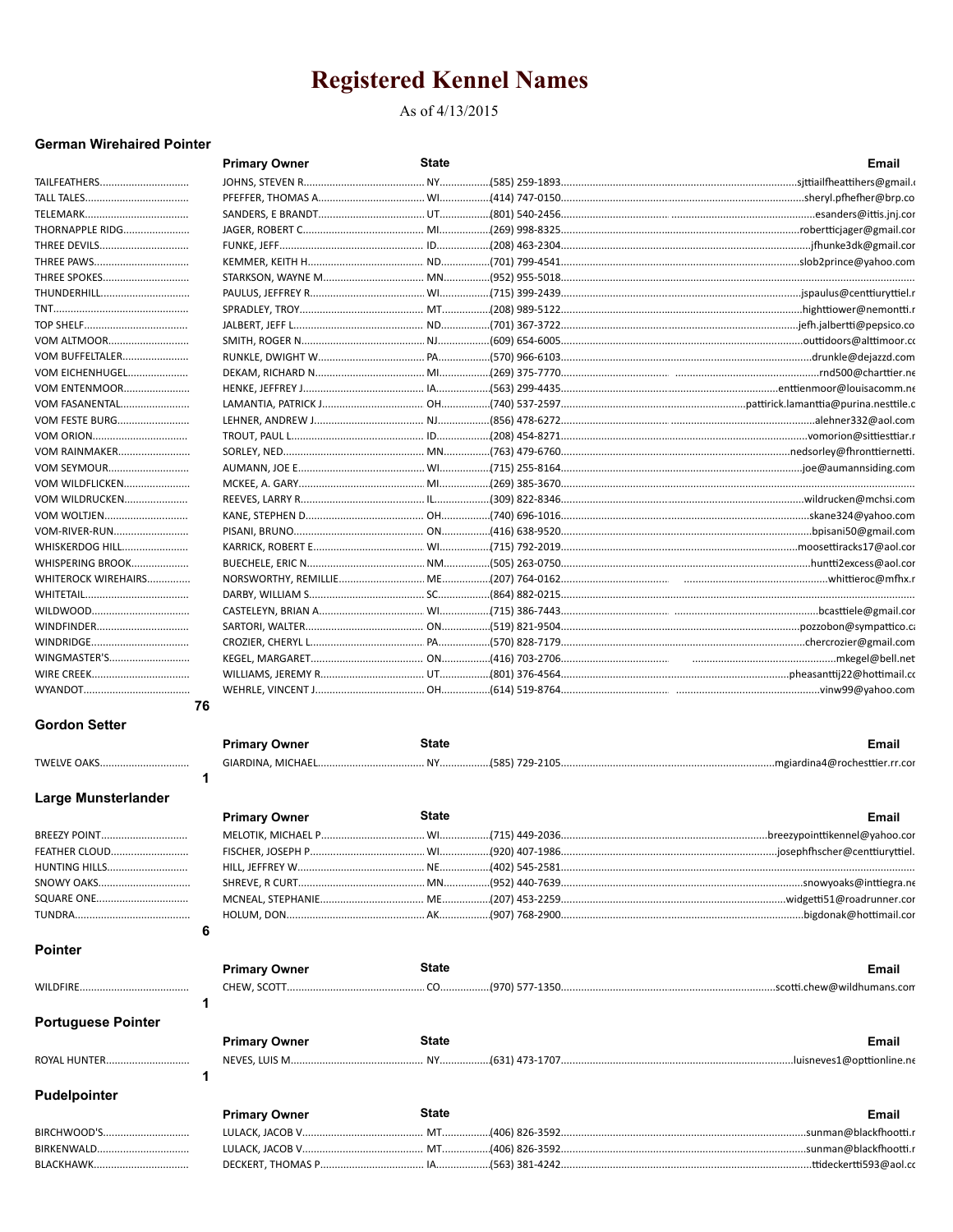### As of 4/13/2015

### Pudelpointer

|                      | <b>Primary Owner</b> | State | Email |
|----------------------|----------------------|-------|-------|
|                      |                      |       |       |
|                      |                      |       |       |
| <b>BOONES FARM</b>   |                      |       |       |
| BRUEDERSTHAL         |                      |       |       |
|                      |                      |       |       |
|                      |                      |       |       |
| CEDARWOOD'S          |                      |       |       |
| <b>CLEAR CREEK</b>   |                      |       |       |
| CONFLUENCE           |                      |       |       |
|                      |                      |       |       |
| <b>FIN RENARD</b>    |                      |       |       |
|                      |                      |       |       |
| <b>HARD TRIGGER</b>  |                      |       |       |
|                      |                      |       |       |
|                      |                      |       |       |
| <b>HIGH STANDARD</b> |                      |       |       |
|                      |                      |       |       |
| INDIAN SUMMER        |                      |       |       |
|                      |                      |       |       |
| JACKSON CREEK        |                      |       |       |
| <b>JUNIPER CREEK</b> |                      |       |       |
|                      |                      |       |       |
|                      |                      |       |       |
| LOS CASADORES        |                      |       |       |
| MARSHLAND            |                      |       |       |
| MOTHERLODE           |                      |       |       |
| NORTH IOWA           |                      |       |       |
|                      |                      |       |       |
| PAN AMERICAN         |                      |       |       |
|                      |                      |       |       |
|                      |                      |       |       |
| ROCKY MOUNTAIN       |                      |       |       |
| ROUGHWATER           |                      |       |       |
| SPRING CREEK         |                      |       |       |
| STONESTHROW          |                      |       |       |
| SUDDEN VALLEY        |                      |       |       |
| TALL TIMBER          |                      |       |       |
| THE BEAR RIVER CLAN  |                      |       |       |
|                      |                      |       |       |
| <b>VOM VALHALLA</b>  |                      |       |       |
|                      | 43                   |       |       |

### **Small Munsterlander**

| BARADA HILLS           |
|------------------------|
| <b>BOLD BREEZE</b>     |
| <b>CRAWFISH CREEK</b>  |
| DENALI GOLD            |
|                        |
| GOODMANS EAGLE PT      |
|                        |
|                        |
|                        |
| <b>HUNTERS MOON</b>    |
| JAEGERBAKKEN           |
|                        |
| MAPLE VIEW             |
|                        |
| NORTH HILLS            |
| <b>NORTHERN LIGHTS</b> |
| O' RAGHALAIGH          |
|                        |

| <b>Primary Owner</b> | <b>State</b> | <b>Email</b>                                                                                         |
|----------------------|--------------|------------------------------------------------------------------------------------------------------|
|                      |              |                                                                                                      |
|                      |              |                                                                                                      |
|                      |              |                                                                                                      |
|                      |              |                                                                                                      |
|                      |              |                                                                                                      |
|                      |              |                                                                                                      |
|                      |              |                                                                                                      |
|                      |              |                                                                                                      |
|                      |              |                                                                                                      |
|                      |              |                                                                                                      |
|                      |              |                                                                                                      |
|                      |              |                                                                                                      |
|                      |              |                                                                                                      |
|                      |              |                                                                                                      |
|                      |              |                                                                                                      |
|                      |              |                                                                                                      |
|                      |              |                                                                                                      |
|                      |              | RILEY, MICHAEL S…………………………………… MO……………(573) 964-6560………………………………………………………………………………mriley@goriley.com |
|                      |              |                                                                                                      |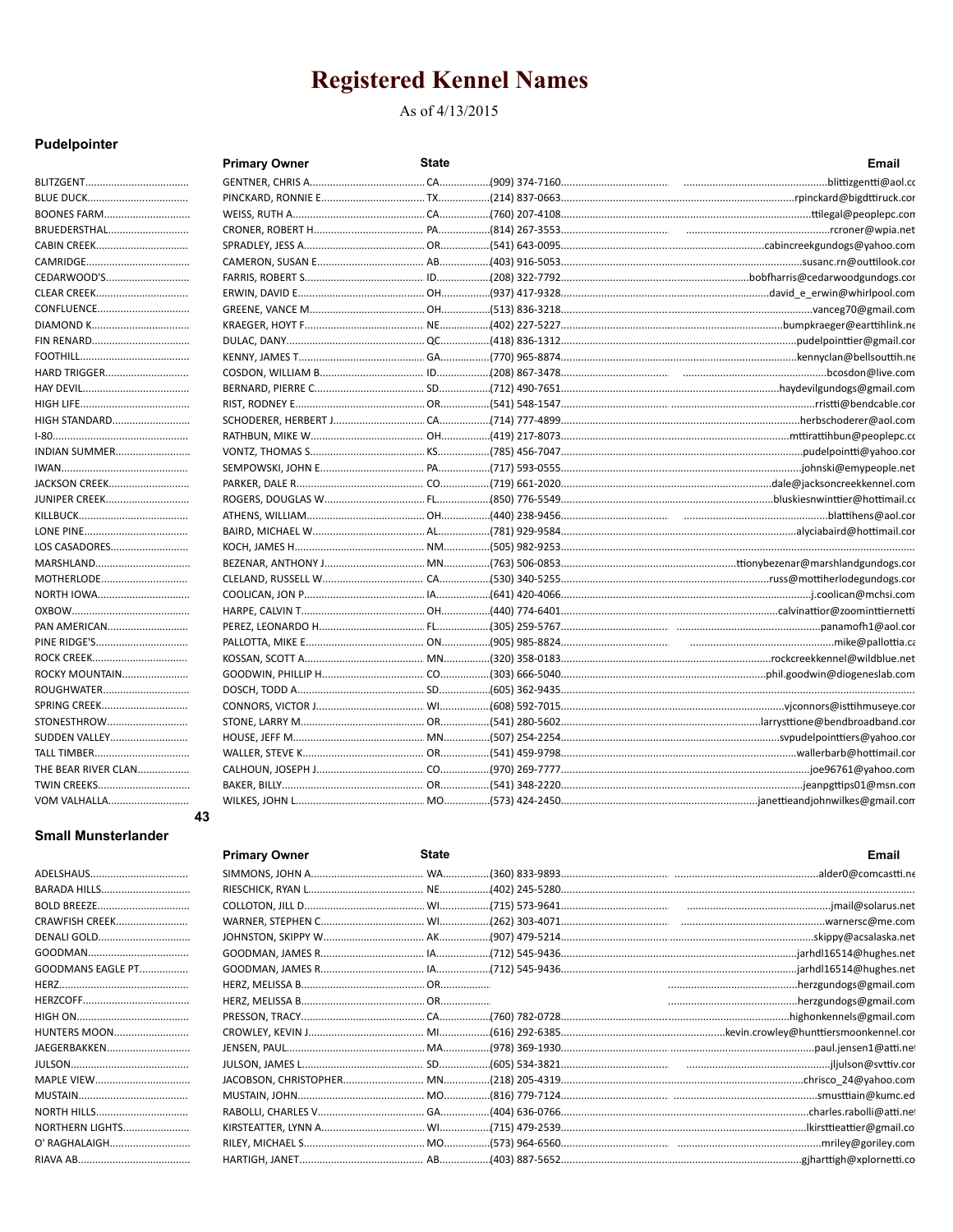#### As of 4/13/2015

**State** 

**Primary Owner** 

#### **Small Munsterlander**

| RIDGE ROAD          |
|---------------------|
|                     |
|                     |
| RUSTY HORSE SHOE    |
| <b>TIMBER TRAIL</b> |
| UPLAND POINTER      |
| VOM WIESENGRUND     |
| WEDGES CREEK        |
|                     |
|                     |

#### **Spinone**

| BELLA CAMPO           |    |
|-----------------------|----|
|                       |    |
| BELLE ISOLA           |    |
| BOGWALKER             |    |
| BONEY'S ONI           |    |
|                       |    |
|                       |    |
|                       |    |
|                       |    |
|                       |    |
|                       |    |
| <b>HOPKINS HOLLOW</b> |    |
| MTN VALLEY SPINONE    |    |
| <b>MUDDY WATERS</b>   |    |
|                       |    |
| <b>PENNY LANE</b>     |    |
| <b>QUATTRO ZAMPE</b>  |    |
|                       |    |
| SADDLE MOUNTAIN       |    |
|                       |    |
| SEVEN PINES           |    |
| <b>STOLE MY HEART</b> |    |
|                       |    |
| SWEETBRIAR            |    |
|                       |    |
|                       |    |
|                       | 26 |

### Vizsla

| ROCKET VIZSLAS |
|----------------|
| SMOOTHBORE     |
|                |
|                |
|                |
|                |
|                |

10

|   | <b>Primary Owner</b> | <b>State</b> | Email |
|---|----------------------|--------------|-------|
| . |                      |              |       |
| . |                      |              |       |
| . |                      |              |       |
| . |                      |              |       |
| . |                      |              |       |
| . |                      |              |       |
| . |                      |              |       |

|    | <b>Primary Owner</b> | <b>State</b> | Email                                                                                                    |
|----|----------------------|--------------|----------------------------------------------------------------------------------------------------------|
|    |                      |              |                                                                                                          |
|    |                      |              |                                                                                                          |
|    |                      |              |                                                                                                          |
|    |                      |              |                                                                                                          |
|    |                      |              |                                                                                                          |
|    |                      |              |                                                                                                          |
|    |                      |              |                                                                                                          |
|    |                      |              |                                                                                                          |
|    |                      |              | MCDONALD, THOMAS J………………………………………………………402) 483-2151………………………………………………………………………………………ttimcdon2482@aol.co |
| 28 |                      |              |                                                                                                          |

**Fmail** 

| Email                                                                                                 | <b>State</b> | <b>Primary Owner</b> |          |
|-------------------------------------------------------------------------------------------------------|--------------|----------------------|----------|
|                                                                                                       |              |                      | $\cdots$ |
|                                                                                                       |              |                      | .        |
|                                                                                                       |              |                      | .        |
|                                                                                                       |              |                      | .        |
|                                                                                                       |              |                      | .        |
| HERMES, PAUL J……………………………………………FL………………(813) 610-9360………………………………………………………………………………phermes1@gmail.com |              |                      | $\cdots$ |
|                                                                                                       |              |                      | .        |
|                                                                                                       |              |                      | $\cdots$ |
|                                                                                                       |              |                      | .        |
|                                                                                                       |              |                      | 1.1.1    |

### Weimaraner

#### FREEDOMS SPIRIT............... GRAYPOINTE........................ **HELVETE-HUND..................** LEGEND................................ **NORTHLINK........................** OWYHEESTAR.....................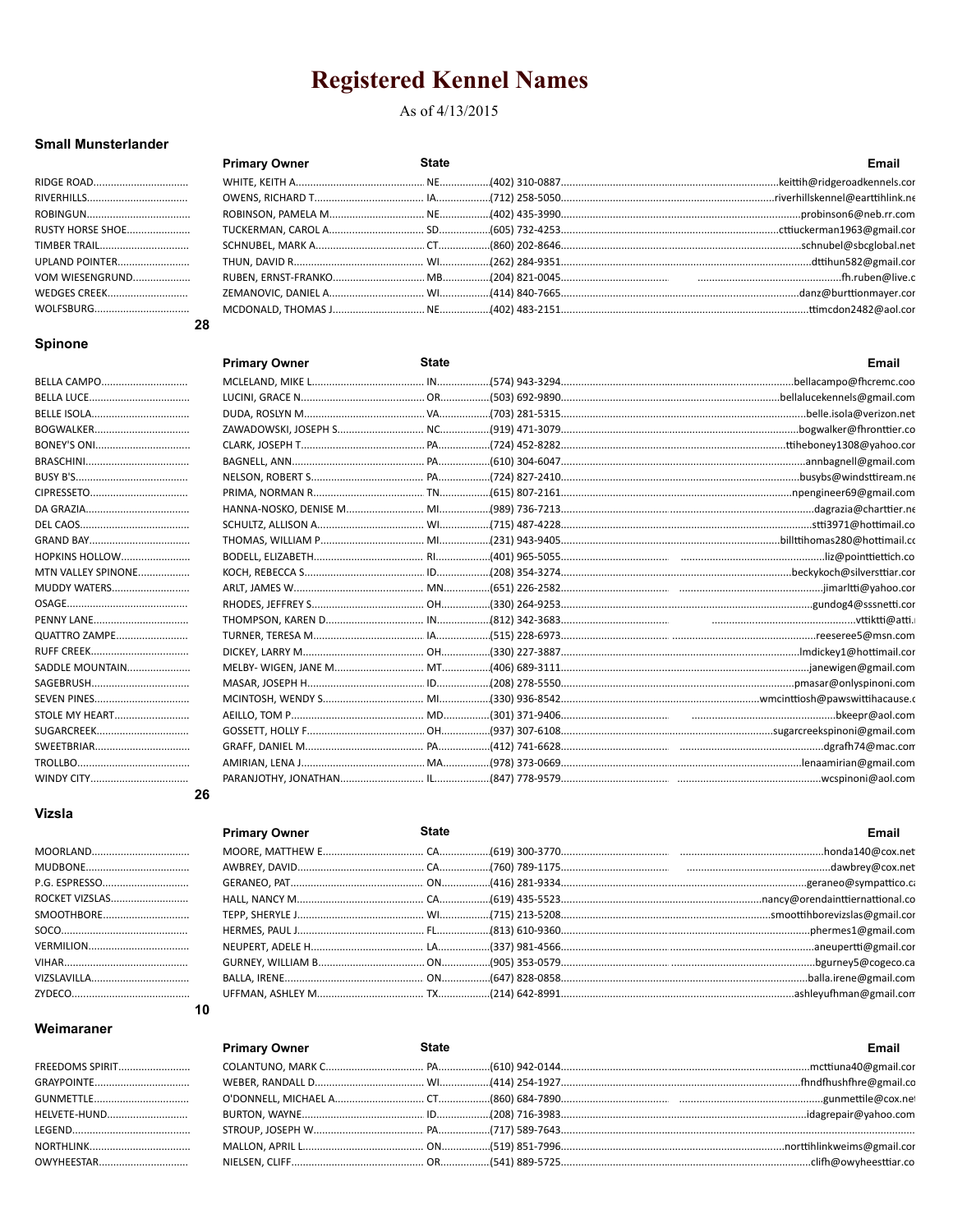### As of 4/13/2015

### Weimaraner

|                   | <b>Primary Owner</b> | <b>State</b> | Email |
|-------------------|----------------------|--------------|-------|
|                   |                      |              |       |
|                   |                      |              |       |
|                   |                      |              |       |
| <b>SURE POINT</b> |                      |              |       |
| TIMBERDOODLE      |                      |              |       |
|                   |                      |              |       |
|                   |                      |              |       |

### **Wirehaired Pointing Griffon**

|                                      | <b>Primary Owner</b> | State | Email                                                                                                    |
|--------------------------------------|----------------------|-------|----------------------------------------------------------------------------------------------------------|
|                                      |                      |       |                                                                                                          |
|                                      |                      |       | KOHNKE, JOHN A……………………………………………………………(360) 736-9512………………………………………………………………………………………john@kulienshoes.com |
| ALDERS EDGE                          |                      |       |                                                                                                          |
| AUTUMN QUEST                         |                      |       |                                                                                                          |
|                                      |                      |       |                                                                                                          |
|                                      |                      |       |                                                                                                          |
|                                      |                      |       |                                                                                                          |
|                                      |                      |       |                                                                                                          |
|                                      |                      |       |                                                                                                          |
| BOURG ROYAL'S                        |                      |       |                                                                                                          |
|                                      |                      |       |                                                                                                          |
|                                      |                      |       |                                                                                                          |
| COPPERSHOT                           |                      |       |                                                                                                          |
| COTTONWOOD                           |                      |       |                                                                                                          |
| COUREUR DESBOIS                      |                      |       |                                                                                                          |
| CROWNPOINT                           |                      |       |                                                                                                          |
| DAWG ONALOG                          |                      |       |                                                                                                          |
|                                      |                      |       |                                                                                                          |
|                                      |                      |       |                                                                                                          |
| DUCHASSEUR                           |                      |       |                                                                                                          |
|                                      |                      |       |                                                                                                          |
|                                      |                      |       |                                                                                                          |
|                                      |                      |       |                                                                                                          |
|                                      |                      |       |                                                                                                          |
|                                      |                      |       |                                                                                                          |
| GRANITE PEAK                         |                      |       |                                                                                                          |
| <b>GRIFFON GUNDOGS</b>               |                      |       |                                                                                                          |
| GRIMM TAILS                          |                      |       |                                                                                                          |
| GROUSE BAY                           |                      |       |                                                                                                          |
|                                      |                      |       |                                                                                                          |
| HOLLOW CROWN                         |                      |       |                                                                                                          |
|                                      |                      |       |                                                                                                          |
|                                      |                      |       |                                                                                                          |
| <b>HUNTING GRIFF</b>                 |                      |       |                                                                                                          |
| ITASCA WINGS                         |                      |       |                                                                                                          |
|                                      |                      |       |                                                                                                          |
|                                      |                      |       |                                                                                                          |
| LEAPING DOG                          |                      |       |                                                                                                          |
| LIGHTNING BAR<br><b>NEENAH CREEK</b> |                      |       |                                                                                                          |
| <b>NORTH STAR</b>                    |                      |       |                                                                                                          |
|                                      |                      |       |                                                                                                          |
|                                      |                      |       |                                                                                                          |
| OOZLEFINCH                           |                      |       |                                                                                                          |
| ORE BANK.                            | HOFF, MARCIA J.      |       |                                                                                                          |
|                                      |                      |       |                                                                                                          |
|                                      |                      |       |                                                                                                          |
| PRAIRIE POND                         |                      |       |                                                                                                          |
|                                      |                      |       |                                                                                                          |
| RAWLEY POINT                         |                      |       |                                                                                                          |
| RAZORSEDGE                           |                      |       |                                                                                                          |
|                                      |                      |       |                                                                                                          |
|                                      |                      |       |                                                                                                          |
|                                      |                      |       |                                                                                                          |
|                                      |                      |       |                                                                                                          |